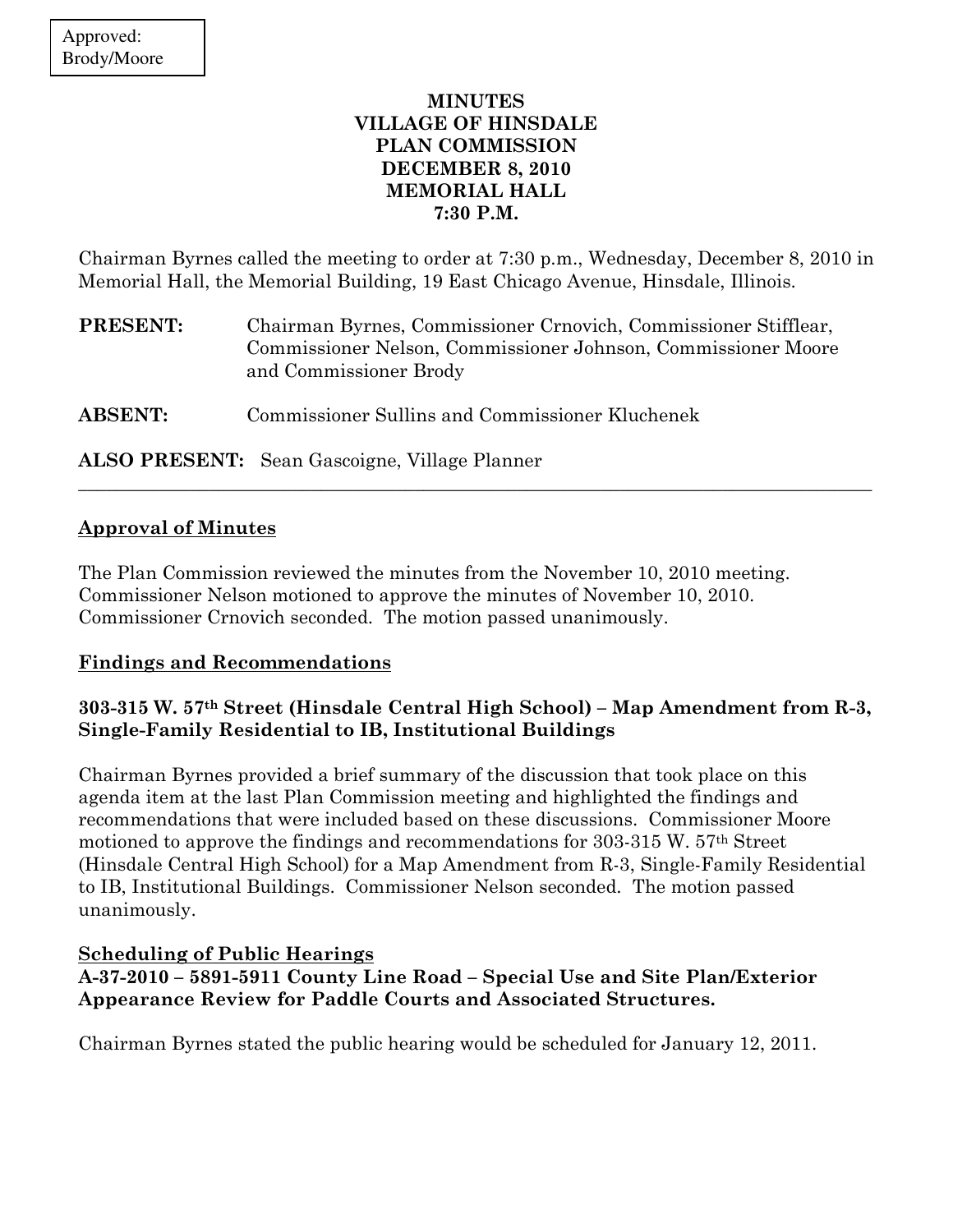### **Plan Commission Minutes December 8, 2010**  Public Hearings A-28-2010 – 722-728 N. York Road – Map Amendment from O-2, Limited Office District to B-1, Community Business District.

Chairman Byrnes opened the public hearing, introduced the case and asked if the applicant was present.

Kim and Bob Brockman, owners of the building, introduced themselves and summarized the request.

Chairman Byrnes asked Village Planner Gascoigne to summarize how the request changed from a text amendment and special use request, to a rezoning.

Mr. Gascoigne indicated that originally the applicant had requested a text amendment to allow specific uses, as special uses, in the O-2 District per the direction of the Village Attorney. He then explained that as the applicant began the process of referring the text amendment on, the Village Board expressed concerns with the complexity of the proposed process and recommended the current request as an alternative and confirmed with the Village Attorney that the alternative was acceptable.

Chairman Byrnes questioned the history of the property.

Mr. Gascoigne indicated that he didn't have a whole lot of history on it other than the building was built by the Brockman's and has remained in the family.

Ms. Brockman provided the Plan Commission with some additional background information.

Commissioner Moore expressed some concerns regarding the parking situation, including the condition of the existing parking lot, should different users occupy the building.

Ms. Brockman indicated that the square footage of the tenant spaces, as well as other marketing factors, would not lend itself to uses that would generate the additional traffic that Commissioner Moore was concerned about.

Mr. Gascoigne indicated that the property was large enough to accommodate almost all of the required parking for these uses, and while the parking lot was not currently in the best shape, he felt that the Board's direction to rezone the property was to work with the property owner to get appropriate users in the spaces that would hopefully generate the revenue required to make some improvements to the building and the site, which would include the parking lot.

Commissioner Stifflear questioned if the rezoning would make the existing building compliant.

Mr. Gascoigne indicated that the applicant would still be required to obtain a couple of variations from the Zoning Board, but that the number of nonconforming conditions, including uses, would be reduced as a result of the rezoning.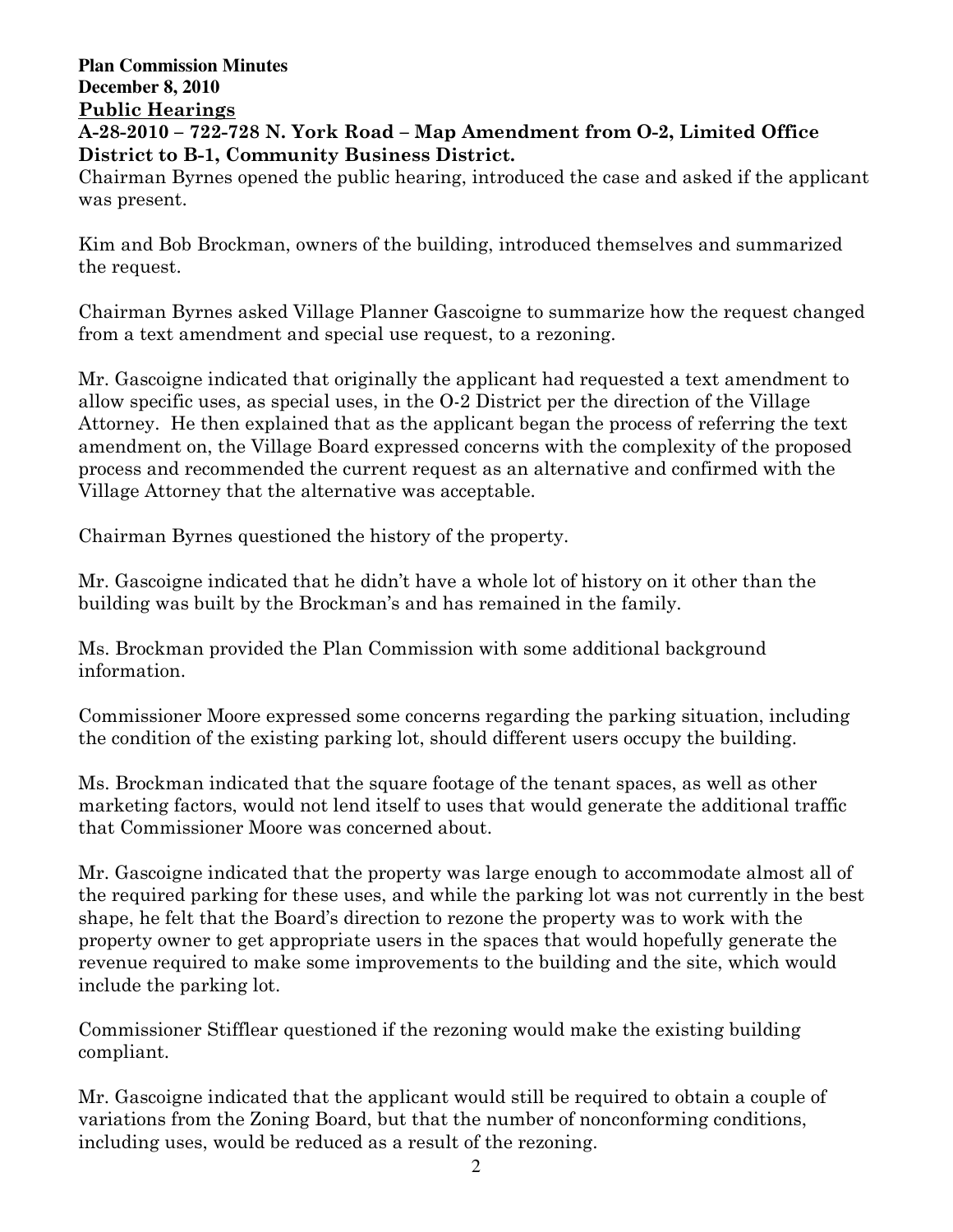Commissioner Johnson asked how to address the fact that neither the O-2 nor the B-1 allow for dwelling units.

Mr. Gascoigne indicated that staff had several conversations with the Village Attorney and the existing dwelling uses would be permitted as pre-existing nonconformities, provided they didn't increase the nonconformity in any way.

Commissioner Johnson questioned the applicant as to how they could refer to their property as being contiguous to B-1, when the properties immediately north and south of the subject property are zoned O-2. She then asked what the applicant was trying to accomplish with the new zoning district, if they already have uses in place.

Mr. Brockman indicated that the desire was to be able to have flexibility with the allowed uses, should any of the existing uses cease.

Mr. Gascoigne indicated that the existing nonconforming situation does not provided the applicant the ability to fill those spaces with any retail use should they become vacant. It only provides for the existing uses and any uses outside of those would not be permitted by right unless otherwise permitted in the O-2 District.

Commissioner Moore asked what types of uses were typical in the B-1.

General discussion ensued regarding the allowed uses in the B-1 District and concerns regarding the circulation issues that may be created as a result of those allowed uses.

Commissioner Nelson confirmed that the applicant's intent was to give themselves more flexibility on the retail side.

Ms. Brockman confirmed.

Commissioner Stifflear addressed the Commission in regards to handling the concerns regarding parking and circulation. General discussion ensued.

Chairman Byrnes closed the public hearing and asked if there were any additional comments or questions.

Commissioner Brody motioned for the approval of a Map Amendment from O-2, Limited Office District to B-1, Community Business District. Commissioner Nelson seconded. The motion passed unanimously.

# A-36-2010 – Village of Hinsdale – Text Amendment to Section 9-106, as it relates to projecting signs and staff review of code compliant signs.

Chairman Byrnes opened the public hearing and Tim Scott, Director of Economic Development introduced himself.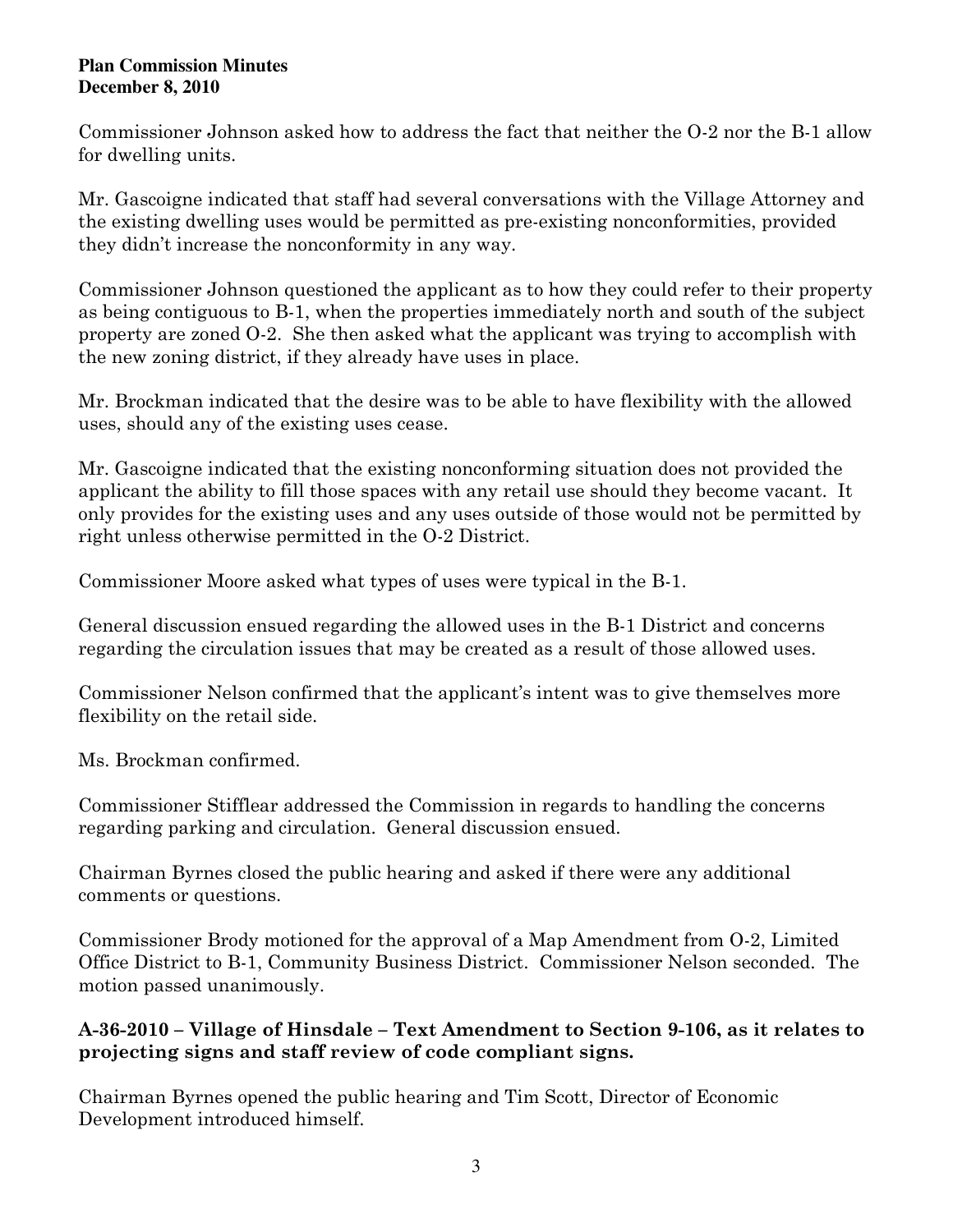Chairman Byrnes confirmed that the text amendment contained two parts.

Mr. Scott indicated that it was one text amendment with two components. He stated that the proposed amendment was a result of comments he had received personally and those that President Cauley and the Chamber of Commerce had received over a period of time.

Mr. Scott began his presentation and introduced the slides as he went through them, including samples of projecting signs. He explained that we currently permit projecting signs, just not for businesses on the first floor.

Mr. Scott then moved into slides identifying the proposed changes to the text in the ordinance.

Chairman Byrnes gave specific examples for Mr. Scott to apply the proposed guidelines so that he could better understand how the regulations would apply to multi-tenant buildings.

Mr. Scott explained using the former Schoen's building as an example and discussion ensued regarding how the proposed changes would impact the current code and how they could potentially impact the number of permitted signs.

Mr. Scott confirmed that the potential number of signs would not increase with the newly proposed language.

Commissioner Stifflear asked Mr. Scott to elaborate on the proposal to allow and increased square footage and confirmed that it would be very rare that it would actually happen.

Mr. Scott confirmed and then proceeded to his presentation regarding the process. He indicated that this came about as a result of trying to be more business friendly. He then provided slides identifying examples of where staff approval could apply.

Commissioner Stifflear asked Mr. Scott to explain the current process from a business owner's perspective so that he could better understand all of the steps that they would go through.

Mr. Scott explained and then stressed that in addition to the Plan Commission meeting itself, there are submittal deadlines and production time after the approval that could be significantly shortened if certain signs could utilize this process.

Chairman Byrnes identified additional time constraints that arise when meetings get cancelled.

Mr. Scott continued with his presentation and explained how the proposed process could work and the different options.

Commissioner Johnson confirmed that no sign would get approved without at least the Chair approving it.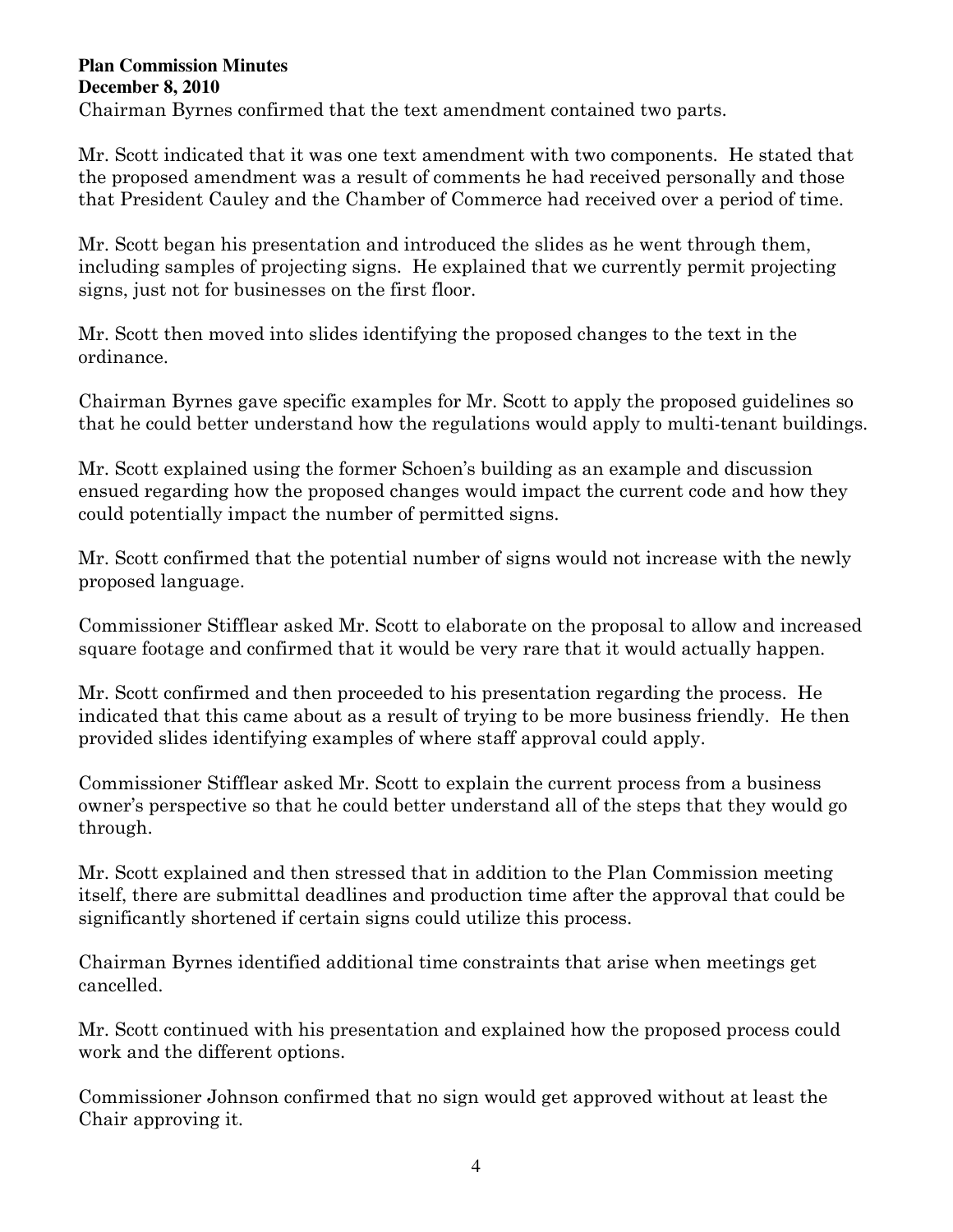Mr. Scott confirmed and continued with his presentation. He emphasized that the purpose of this text amendment was for the purpose of procedure and not enforcement as that is handled at a different level.

John Karstrand, Chair of the Economic Development Commission introduced himself and expressed their support of the proposed changes due to the challenges they face with prospective businesses and the need to make things easier for them.

Chairman Byrnes closed the public hearing and asked which part they would like to discuss first.

Commissioner Moore indicated she would begin the discussion on the blade signs and expressed her frustrations with businesses that get a sign approved and then put up several other window signs without approval.

Mr. Scott responded and questioned if Ms. Moore's concerns would be lessened if the Village could somehow step up enforcement.

Commissioner Nelson indicated he thought it would because he would hate to take away a tool to make a business successful due to the fear that someone is going to misuse or abuse the tool. He then asked what the enforcement procedure was.

Mr. Scott explained enforcement procedures as best he could but indicated that unfortunately his understanding was limited because enforcement is handled by our Building Department as opposed to himself or Mr. Gascoigne.

Commissioner Johnson suggested this be continued until next month when that could be better explained.

Commissioner Crnovich concurred and indicated she liked the idea of the blade signs but didn't like all of the temporary signs.

Mr. Scott agreed that there was certainly a proliferation of signs and explained that their concerns regarding enforcement could be passed along to the Village Board.

Commissioner Johnson indicated that while she liked the idea, she would like to hear how these and all other signs were going to be enforced.

Commissioner Crnovich expressed her comfort with Neale approving signs, and gave examples of different communities and how they approve signage.

Mr. Scott indicated that there were several examples across the country where historical areas have their signage approved at a staff level.

Commissioner Stifflear confirmed his support of the blade signs but also didn't want to lose track of the enforcement aspect.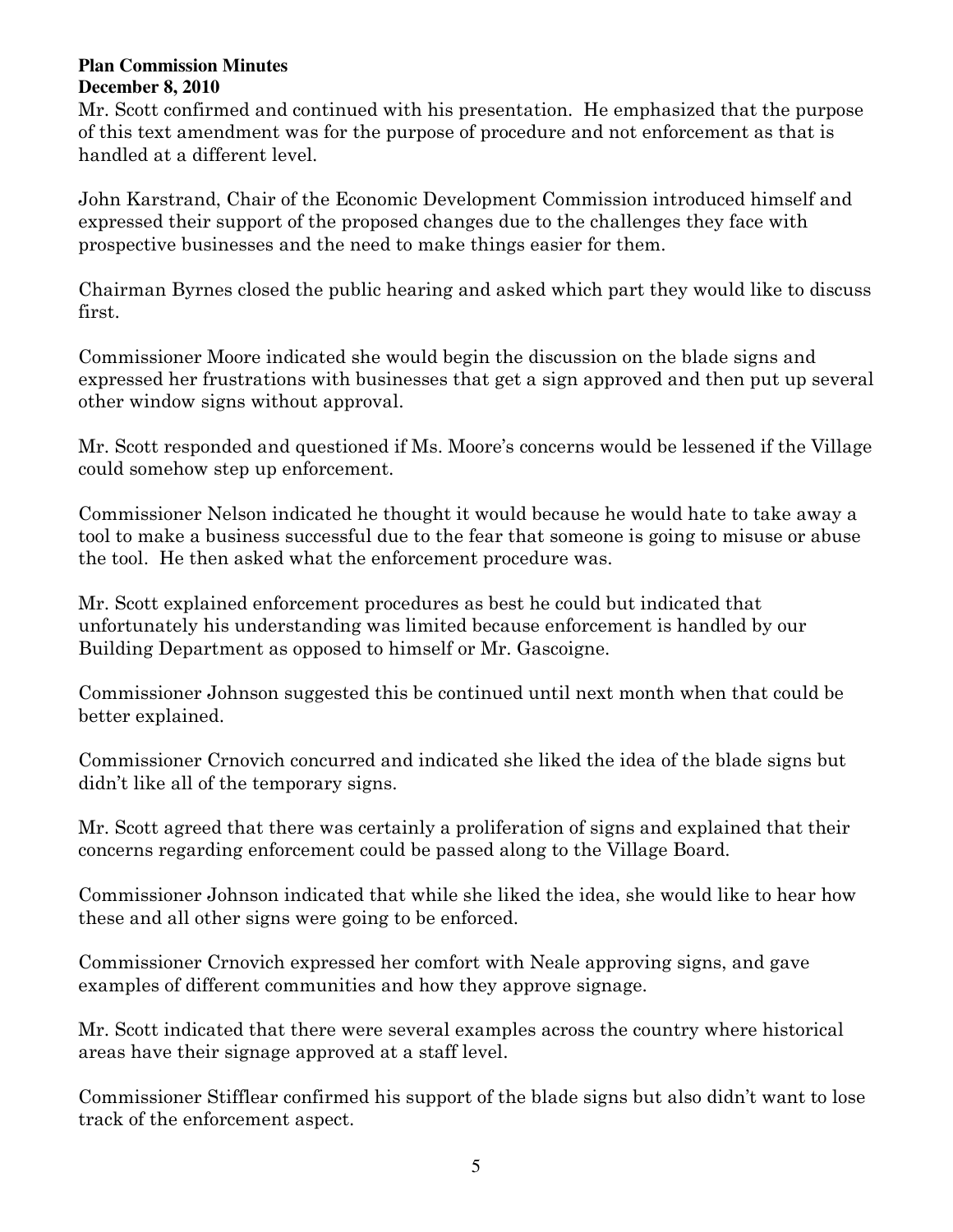Commissioner Nelson indicated that he would be in support of moving the blade signs forward with the stipulation that code enforcement needed to be enhanced.

Commissioner Brody concurred.

Commissioner Stifflear wanted to clarify that at the risk of back tracking, that he supported the other Commissioners who believed this should be continued until the next meeting. He then asked Mr. Karstrand if the process could afford a 30 day delay.

Mr. Karstrand indicated that with this proposal's remaining process, the timing was such that the delay would end up being greater than 30 days. He appreciated the Commission's concerns but indicated that he would like to see this move forward. He indicated that the Village Board was going to look very closely at the Plan Commission's recommendation so if they formulated their recommendations as to detail all of their concerns, those could also be addressed at those levels.

Commissioner Nelson stated that due to all the vacant stores downtown he felt that the risk was far outweighed by the potential gain.

Commissioner Johnson agreed with Commissioner Nelson but felt that there has been such a lack of diligence in enforcement and that now was the opportunity to try and correct that.

Commissioner Crnovich and Moore concurred with Commissioner Johnson.

Chairman Byrnes addressed the staff review and Chair approval process and identified his support for it.

Chairman Nelson indicated it made perfect sense and that he had absolutely no objections to it.

Commissioner Brody concurred as did several other Commissioners.

Commissioner Stifflear agreed but felt that some of the language could be tightened up.

He felt that before the Chairman made a decision, the signs should be distributed to the Commission for comments before approval. He also indicated that he thought it would be helpful to provide a complete packet at every Plan Commission meeting of the signs that were approved since the previous meeting. His final thought was to identify a time frame in which the Chair had to approve a sign, before it automatically gets sent on.

Chairman Byrnes expressed his thoughts.

General discussion ensued regarding the concept and concerns regarding the distribution of all sign applications to the remainder of the Commission.

Mr. Karstrand expressed his concerns with the distribution to all Commissioners.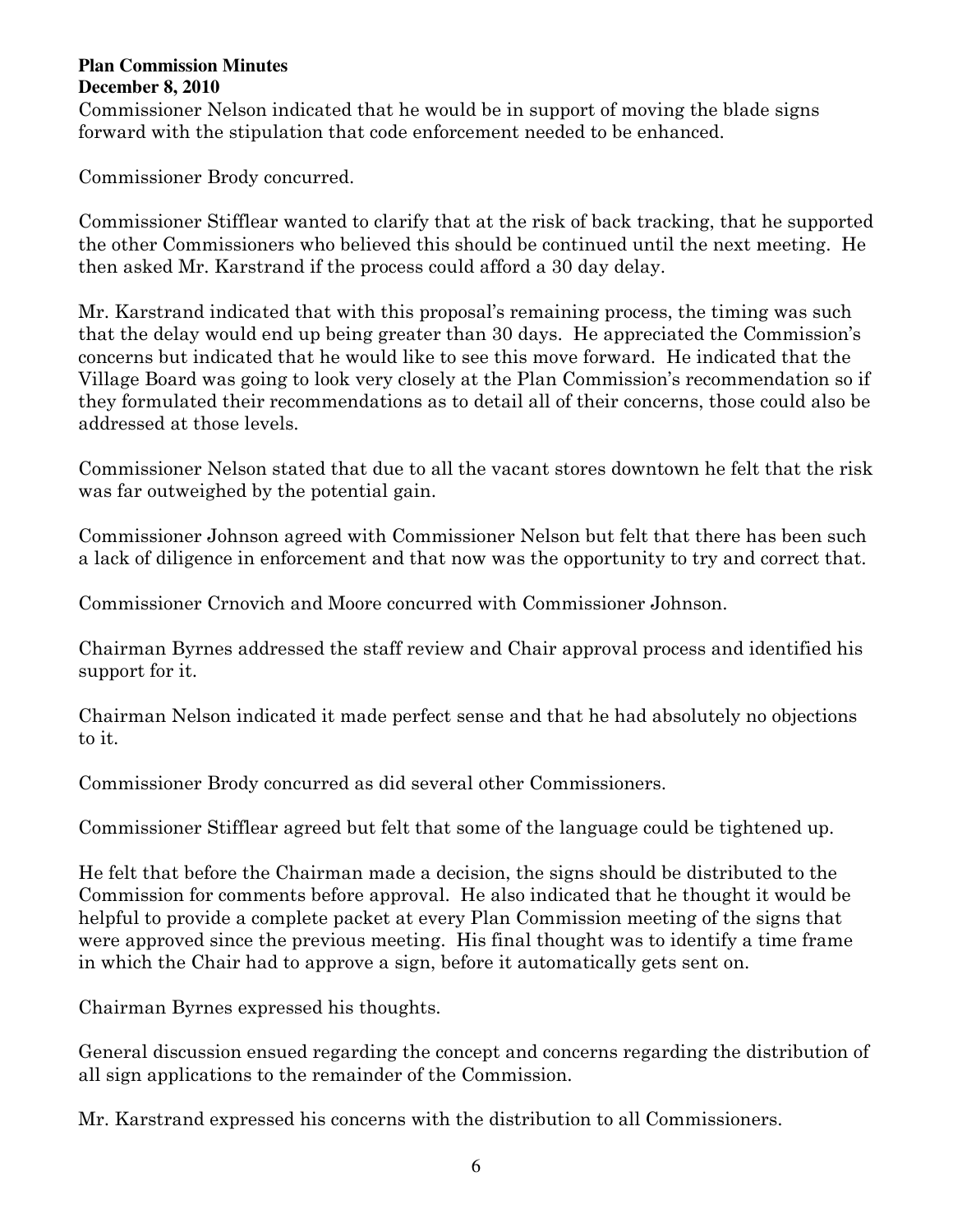Chairman Byrnes agreed and expressed some additional concerns.

Commissioner Stifflear clarified his points and general discussion ensued.

Commissioner Moore asked if the intent was to only forward on the small percentage that could potentially be an issue or all of them.

The Commission discussed different options as to how to accomplish these objectives and concurred that the next step was to present this issue to the Village Attorney.

Chairman Byrnes expressed his support for the text as it is written and if the Commission felt at any time that it was not working, they could revisit it.

The Commission further discussed specifics on the language.

Commissioner Stifflear asked Mr. Scott what his thoughts were on the Commission's concerns and Mr. Scott provided his thoughts.

Chairman Byrnes expressed his desire to bring this to a vote tonight and offered some additional thoughts which included a discussion item on the agenda for each month's administratively approved signs.

Mr. Gascoigne identified his concern with discussion signs that had already been approved.

The Commission agreed with Mr. Gascoigne and indicated that staff could just put a packet of the approved signs in their monthly packet for informational purposes only.

Commissioner Brody agreed with staff's position and stated that bringing these case back up for discussion would defeat the purpose of the administrative approval.

Commissioner Crnovich questioned whether putting the signs up on the Village website for review by the Commissioners rather than circulating them through e-mail would be a violation of the Open Meetings Act.

Discussion ensued regarding suggestions for circulating the information and how to ensure appropriate decisions are being made under future administrations. While there was a general comfort level regarding the current decision makers, concern was raised as to how the checks and balances would work in the future.

Mr. Karstrand indicated that providing the Commission with a monthly packet of the approved signs would minimize the possibility of that happening.

Mr. Gascoigne summarized the concerns and provided the options for moving forward.

The Commission continued to deliberate on how to best proceed.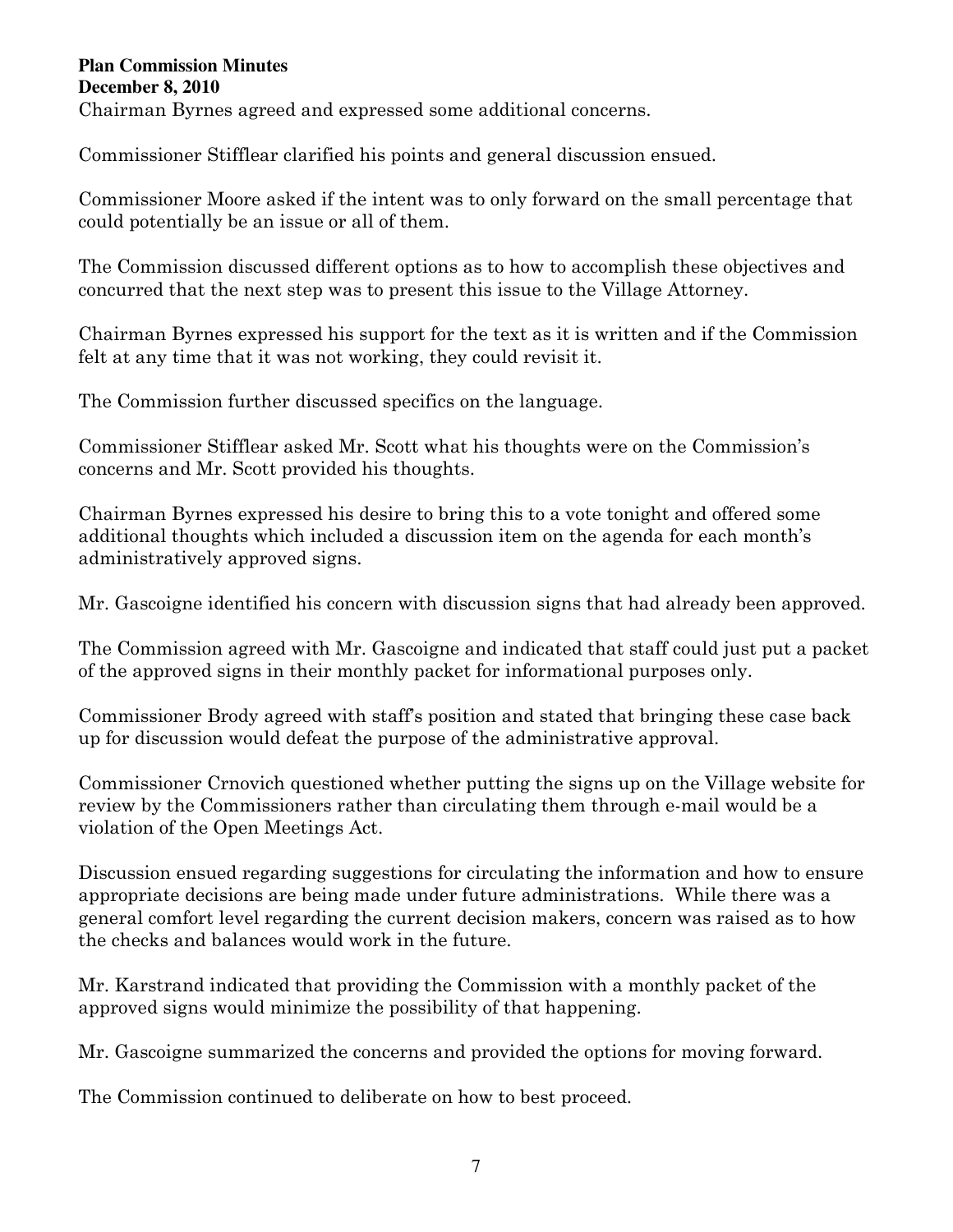Discussion ensued and the Commission identified the allowances with the Open Meetings Act and enforcement of signage as the two areas to get resolution on for next month's meeting.

Chairman Byrnes appreciated the Commissioner's concerns regarding enforcement but indicated that the Commission is not responsible for enforcement and he couldn't see using that to hold up this process.

Discussion ensued regarding the Open Meetings Act.

Commissioner Brody stated that he felt there were enough safe guards to move the text amendment on tonight.

Commissioner Nelson concurred.

Chairman Byrnes expressed his agreement with Commissioners Nelson and Brody, but indicated that he would like to send it forward with a positive vote.

Commissioner Moore indicated her support of the administrative review but expressed her concerns with the approval of the blade signs.

Mr. Scott provided a suggestion of producing written records summarizing the Commissions concerns with enforcement to the ZPS and Village Board to ease the concerns of some members.

Commissioner Johnson questioned the urgency and indicated that she didn't feel that 30 days was that substantial to make sure it was something they could all support.

Mr. Scott clarified Commissioner Johnson's comments.

Commissioner Johnson stated that she would like to see a revised ordinance taking into account the comments made tonight.

Commissioner Stifflear indicated his desire to be pro-business, but that he too felt it was in the Commission's best interest to take their time so that nothing is missed.

Commissioner Crnovich concurred.

Chairman Byrnes stated that he was still not clear on how those looking to continue the proposal to next month would modify the language.

Discussion ensued regarding what the Commission would like to see happen and which Commissioner's were in favor of moving the request forward and those that would prefer to see it continued.